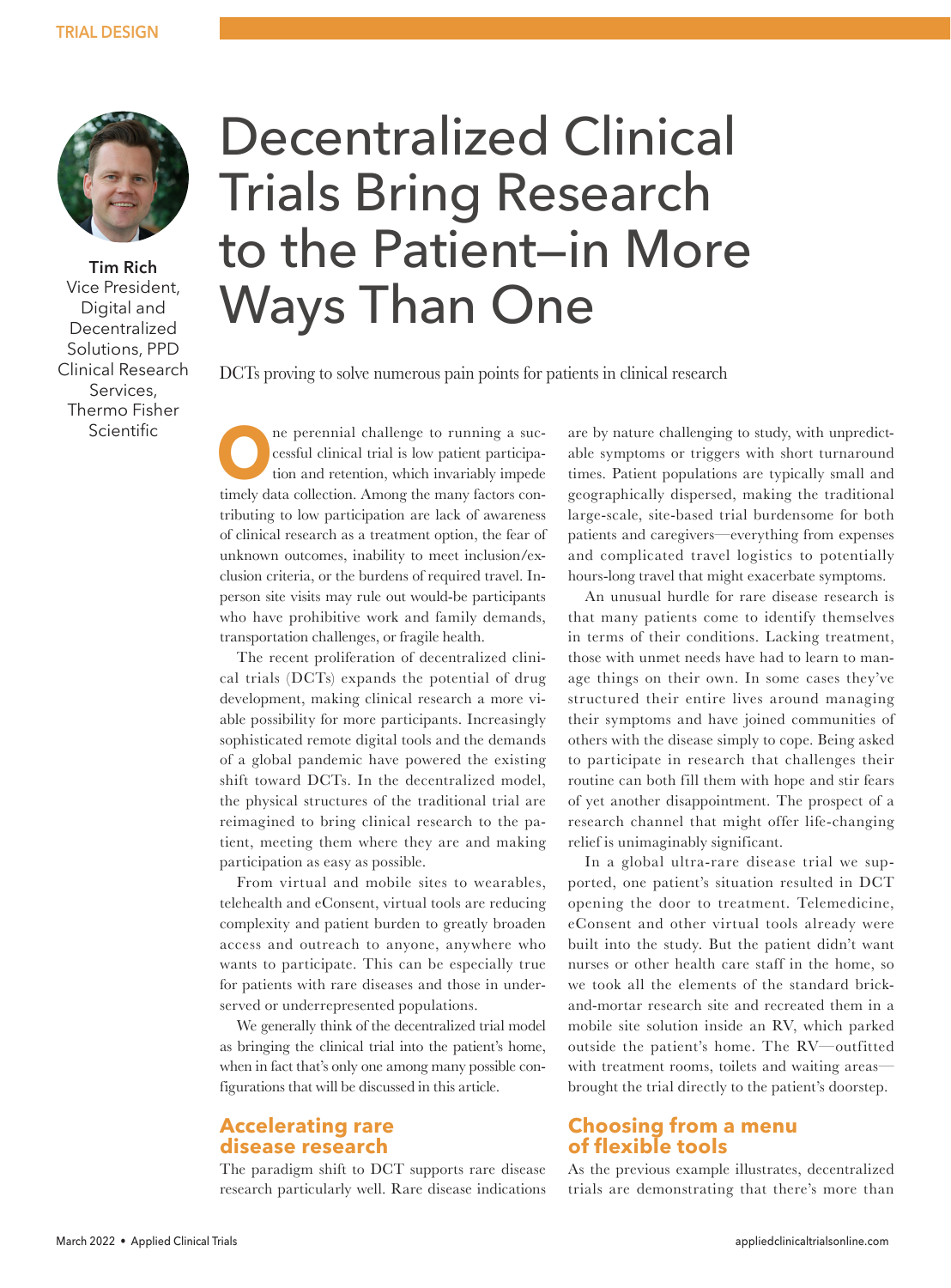one way to collect the clinically relevant data required to support new drug submissions. An innovative, dynamic protocol and process can offer critical elements in a virtual format—evolving to keep the patient experience at center, all while allowing the study team and health care providers to stay connected without on-site visits.

Success rests on breaking down the physical fundamentals of a trial into a decentralized or virtual structure, taking advantage of a comprehensive menu of remote clinical resources and innovative shared technologies.

- **• Community facilities:** Making use of local pharmacies, clinics and other health hubs as convenient alternative locations for testing, bloodwork and the like.
- **• Telemedicine:** Easy-to-use digital tools enable patients to stay connected with their doctors. Sites are able to continue their standard of care, reduce protocol deviations and collect quality data.
- **• Patient communication:** Available technologies make it easier to maintain contact with patients by sending upcoming patient-reported outcome reminders, further ensuring timely data collection. Information also can be shared with the patient about the status of the study drug or treatment—as well as how many patients have benefited—which may encourage continued participation.
- **• Direct-to-patient shipping:** If and when patients are unable or unwilling to visit a site, clinical materials such as supplies and investigational medicines can be shipped to—or collected from—the patient's home.
- **• Documents/eConsent:** Using tools allowing patients to securely review and sign required study documents from the comfort of their home helps keep timelines on track, while ensuring patients are constantly informed and in compliance.
- **• Home trial services (HTS):** A network of nurses and other medical professionals that come to the patient's home to prepare and administer study drugs, conduct clinical assessments, ensure eDiary compliance and many more procedures normally restricted to the clinic.
- **• Direct data collection:** Electronic clinical outcomes assessments (eCOAs) and elec-

tronic patient-reported outcomes (ePROs) use digital platforms to enable direct data collection from study stakeholders. This collection method yields less paper, more timely data and greater consistency.

- **• Remote monitoring:** Enabling clinical research associates (CRAs) to use remote tools for generating data analytics, conducting remote source data verification (rSDV) and performing other monitoring activities.
- **• Wearables:** Sophisticated devices and wearable technologies generate much higher levels of clinical data than traditional trial models. Tools such as smartphone and tablet apps, sports watches, meters and monitors, garments and textile patches can be more convenient and less intrusive for patients.

In a recent oncology study, we developed a dynamic protocol to enable the investigator and patient to choose from a menu of DCT solutions. The protocol enabled the PI and patient to determine the best method for that particular patient, within the parameters of the approved protocol. This included deciding whether the patient went in for a site visit every few months or whether we managed those visits in a decentralized manner, such as in the patient's home following the signed DCT consent. This approach was instrumental in securing participation—no small feat for a study that spanned more than seven years.

## **Improving the patient experience**

DCTs allow drug developers to do everything possible to optimize the patient experience with minimal delays and inconvenience—whether patients visit a local care hub or a physician or a nurse makes in-home visits. We have found that adding a patient concierge—a study team member who is a dedicated resource for patients and their families—is another way that study teams can elevate the research experience, keep patients engaged and ensure that all data and materials are handled appropriately and collected on time.

The concierge serves as a guide for patients throughout the trial, organizing everything from travel to reimbursement of expenses and coordination of home health nurse visits. They also can provide reminders about appointments and patient-reported outcomes (PROs) requirements